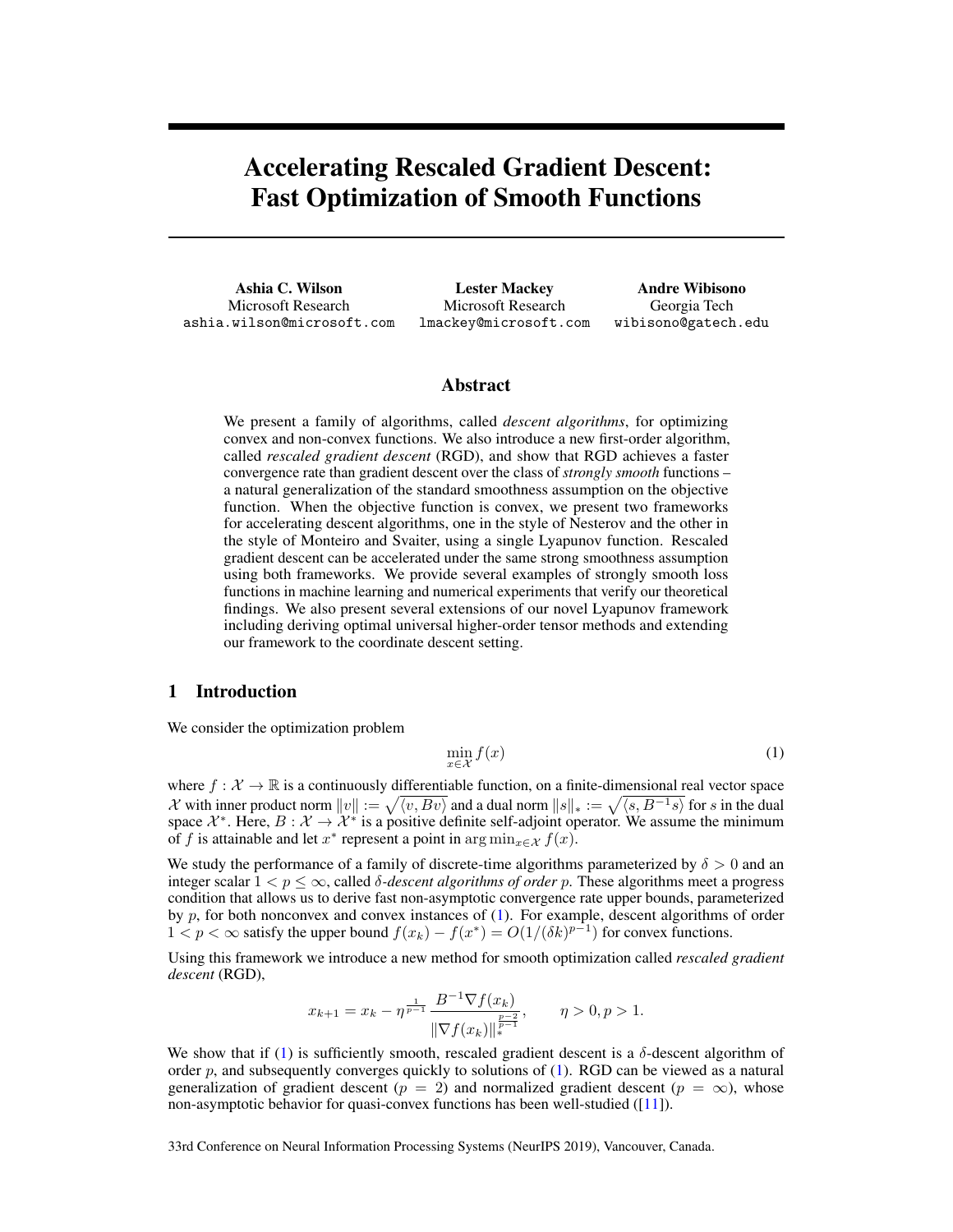When  $f$  is convex, we present two frameworks for obtaining algorithms with faster convergence rate upper bounds. The first, pioneered in Nesterov [\[22,](#page-10-0) [23,](#page-10-1) [24,](#page-10-2) [25\]](#page-10-3), shows how to wrap a  $\delta$ -descent method of order  $1 < p < \infty$  in two sequences to obtain a method that satisfies  $f(x_k) - f(x^*) =$  $O(1/(\delta k)^p)$ . The second, introduced by [\[18\]](#page-9-1), shows how to wrap a  $\delta$ -descent method of order  $1 < p < \infty$  in the same set of sequences and add a line search step to obtain a method that satisfies  $f(x_k) - f(x^*) = O(1/(\delta k)^{\frac{3p-2}{2}})$ . We provide a general description of both frameworks and show how they can be applied to RGD and other descent methods of order  $p$ .

Our motivation also comes from a burgeoning literature (e.g., [\[27,](#page-10-4) [28,](#page-10-5) [30,](#page-10-6) [33,](#page-10-7) [13,](#page-9-2) [35,](#page-10-8) [4,](#page-9-3) [8,](#page-9-4) [32,](#page-10-9) [29,](#page-10-10) [31,](#page-10-11) [17\]](#page-9-5)) that harnesses the connection between dynamical systems and optimization algorithms to develop new analyses and optimization methods. Rescaled gradient descent is obtained by discretizing an ODE called *rescaled gradient flow* introduced by [\[34\]](#page-10-12). We compare RGD and accelerated RGD to the work of Zhang et al. [\[36\]](#page-10-13), who introduce accelerated dynamics and apply Runge-Kutta integrators to discretize them. They show that Runge-Kutta integrators converge quickly when the function is sufficiently smooth and when the order of the integrator is sufficiently large. We provide a better convergence rate upper bound for accelerated RGD under a very similar smoothness assumption. We also compare our work to Maddison et al. [\[17\]](#page-9-5), who introduces conformal Hamiltonian dynamics and show that if the objective function is sufficiently smooth, algorithms obtained by discretizing these dynamics converge at a linear rate. We show (accelerated) RGD also achieves a fast linear rate under similar smoothness conditions.

The remainder of this paper is organized as follows. Section [2](#page-1-0) introduces  $\delta$ -descent algorithms and Section [2.1](#page-2-0) describes several examples of descent algorithms that are popular in optimization. Section [2.2](#page-3-0) introduces RGD and Section [3](#page-3-1) presents two frameworks for accelerating δ-descent methods and applies both to RGD. Section [5](#page-6-0) describes several examples of strongly smooth objective functions as well as experiments to verify our findings. Finally, Section [6](#page-8-0) discusses simple extensions of our framework, including deriving and analyzing *optimal universal tensor methods* for objective functions that have Hölder-continuous higher-order gradients and extending our entire framework and results to the coordinate setting.

## <span id="page-1-0"></span>2 Descent Algorithms

The focus of this section is a family of algorithms called δ-*descent algorithms of order p*.

**Definition 1** An algorithm  $x_{k+1} = A(x_k)$  is a  $\delta$ -descent algorithm of order  $p$  for  $1 < p \le \infty$  if *for some constant*  $0 < \delta < \infty$  *it satisfies* 

<span id="page-1-1"></span>
$$
\frac{f(x_{k+1}) - f(x_k)}{\delta} \le -\|\nabla f(x_k)\|_{*}^{\frac{p}{p-1}} \quad \text{for all } k \ge 0, \text{ or} \tag{2a}
$$

<span id="page-1-2"></span>
$$
\frac{f(x_{k+1}) - f(x_k)}{\delta} \le -\|\nabla f(x_{k+1})\|_{*}^{\frac{p}{p-1}} \quad \text{for all } k \ge 0. \tag{2b}
$$

For  $\delta$ -descent algorithms of order  $p$ , it is possible to obtain non-asymptotic convergence guarantees for non-convex, convex and gradient dominated functions. Recall, a function is  $\mu$ -gradient dominated *of order*  $p \in (1, \infty]$  if

$$
\frac{p-1}{p} \|\nabla f(x)\|_{*}^{\frac{p}{p-1}} \ge \mu^{\frac{1}{p-1}} (f(x) - f(x^*)), \quad \forall x \in \mathcal{X}.
$$
 (3)

When  $p = 2$ , [\(3\)](#page-0-1) is the Polyak-Łojasiewicz condition introduced concurrently by Polyak [\[27\]](#page-10-4) and Łojasiewicz [\[16\]](#page-9-6). For the following three theorems, we use the shorthand  $E_0 := f(x_0) - f(x^*)$  and assume  $f$  is differentiable.

Theorem 1 *Any* δ*-descent algorithm of order* p *satisfies*

<span id="page-1-3"></span>
$$
\min_{0 \le s \le k} \|\nabla f(x_s)\|_{*} \le (E_0/(\delta k))^{\frac{p-1}{p}}.
$$
 (4)

<span id="page-1-5"></span>**Theorem 2** If f is convex with  $R = \sup_{x: f(x) \le f(x_0)} ||x - x^*|| < \infty$ , and  $c_p := \frac{(1 - 1/p)^p}{p - 1}$  $\frac{-1/p)^r}{p-1}$ , then any δ*-descent algorithm of order* p *satisfies*

$$
f(x_k) - f(x^*) \le \begin{cases} 2\left(\frac{1}{E_0^{1/p}} + \frac{1}{R\gamma c_p^{1/p} p} (\delta k)^{\frac{p-1}{p}}\right)^{-p} = O(1/(1 + \frac{1}{R\gamma p} (\delta k)^{\frac{p-1}{p}})^p), & p < \infty \\ 2E_0 \exp(-\delta k/(R\gamma)), & p = \infty. \end{cases}
$$
(5)

<span id="page-1-4"></span>*where*  $\gamma = 1$  *when* [\(2a\)](#page-1-1) *is satisfied and*  $\gamma = (1 + \frac{1}{Rp}(E_0/c_p)^{\frac{1}{p}}\delta^{\frac{p-1}{p}})^{p-1}$  *when* [\(2b\)](#page-1-2) *is satisfied.*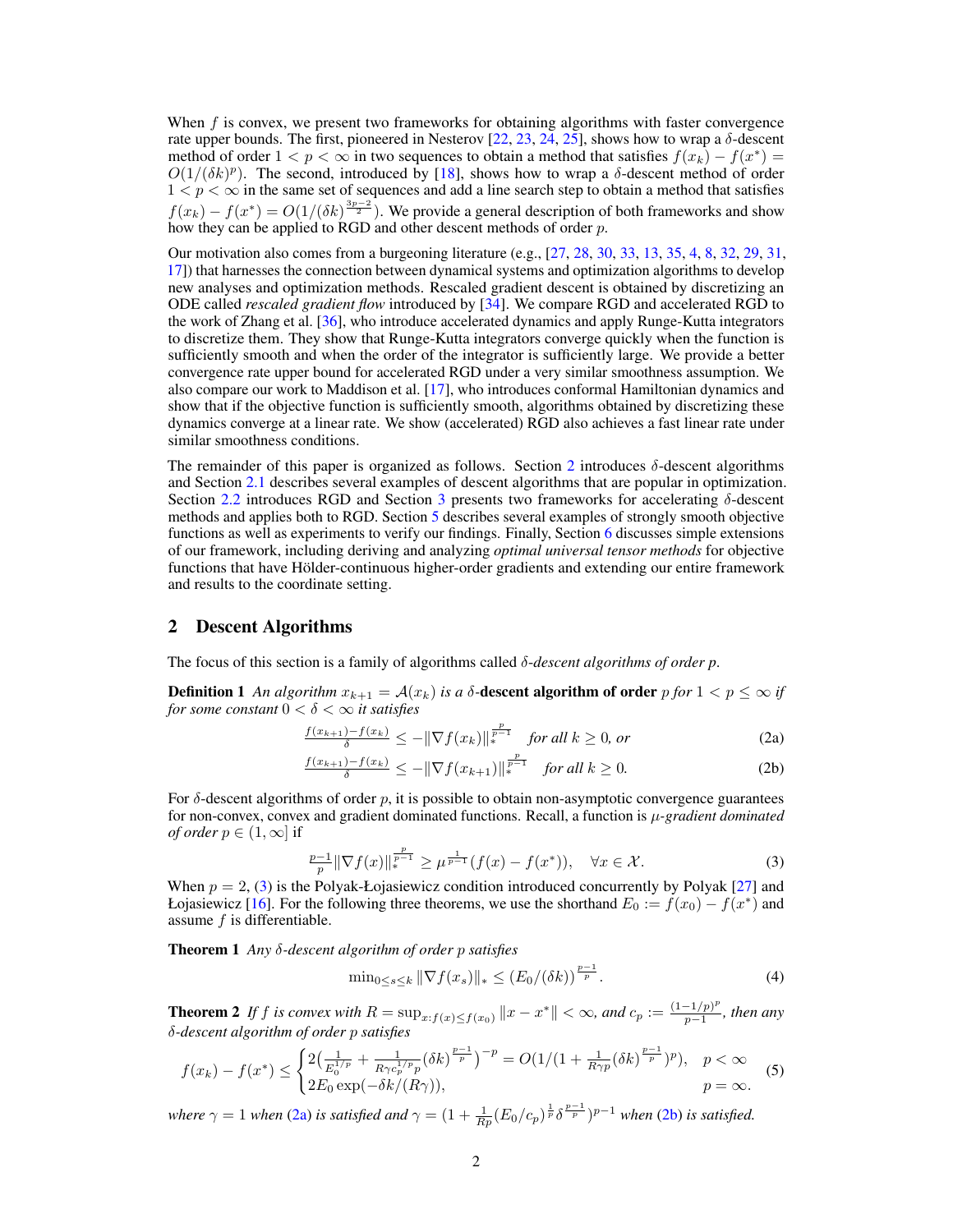Theorem 3 *If* f *is* µ*-gradient dominated of order* p*, then any* δ*-descent algorithm of order* p *satisfies*

$$
f(x_k) - f(x^*) \le E_0 \exp\left(-\frac{p}{p-1} \mu^{\frac{1}{p-1}} \delta k\right).
$$
 (6)

The proof of Theorems [1](#page-1-3) to [3](#page-1-4) are all based on simple energy arguments and can be found in Appendix B. Bounds of the form [\(4\)](#page-0-1) are common in the non-convex optimization literature and have previously been established for gradient descent ( $p = 2$  see e.g. [\[26,](#page-10-14) Thm1]) and higher-order tensor methods (see e.g.[\[6\]](#page-9-7)). Theorem [1](#page-1-3) provides a more general description of algorithms that satisfy this kind of bound.

Typically, algorithms satisfy the progress condition [\(2\)](#page-1-2) for specific smoothness classes of functions. For example, gradient descent with step-size  $0 < \eta \leq 1/L$  *is a*  $\delta$ *-descent method of order*  $p = 2$ with  $\delta = \eta/2$  when  $\|\nabla^2 f\| \leq L$ . Throughout, we denote  $\|B\| = \max_{\|h\| \leq 1} \|\check{B}h\|_*$ , for any  $B: \mathcal{X} \to \mathcal{X}^*$ . We list several other examples.

#### <span id="page-2-0"></span>2.1 Examples of descent algorithms

Theorems [1,](#page-1-3) [2](#page-1-5) and [3](#page-1-4) provide a seamless way to derive standard upper bounds for many algorithms in optimization.

Example 1 *The* universal higher-order tensor method*,*

$$
x_{k+1} = \arg\min_{x \in \mathcal{X}} \left\{ f_{p-1}(x; x_k) + \frac{1}{\tilde{p}\eta} ||x - x_k||^{\tilde{p}} \right\},\tag{7}
$$

*where*  $f_{p-1}(y;x) = \sum_{i=0}^{p-1} \frac{1}{i!} \nabla^i f(x) (y-x)^i$  *is the*  $(p-1)$ -st order Taylor approximation of f *centered at x and*  $\tilde{p} = p - 1 + \nu$  *for*  $\nu \in (0, 1]$ *, has been studied by several works [\[3,](#page-9-8) [34,](#page-10-12) [21\]](#page-10-15). When* f *is convex and has Hölder-smooth*  $(p-1)$ -st *order gradients, namely*  $\|\nabla^{p-1}f(x) - \nabla^{p-1}f(y)\|$  ≤ *L*||*x* − *y*||<sup>*v*</sup>, [\(7\)](#page-0-1) *with step size* 0 < η ≤  $\frac{\sqrt{3}(p-2)!}{2L}$  $\frac{(p-2)!}{2L}$ , is a  $\delta$ -descent algorithm of order  $\tilde{p}$  with  $\delta =$  $\eta^{\frac{1}{\tilde{p}-1}}/2^{\frac{2\tilde{p}-3}{\tilde{p}-1}}.$ 

Example 2 The natural proximal method*,*

$$
x_{k+1} = \arg\min_{x \in \mathcal{X}} \left\{ f(x) + \frac{1}{p\eta} \|x - x_k\|_{x_k}^p \right\},\tag{8}
$$

where  $||v||_x = \sqrt{\langle v, \nabla^2 h(x)v \rangle}$  was introduced in the setting  $h(x) = \frac{1}{2} ||x||_2^2$  by [\[19\]](#page-9-9). For any  $\eta, m >$ 0 and  $mB \preceq \nabla^2 h$ , the proximal method is a  $\delta$ -descent algorithm of order p with  $\delta = m^{\frac{p}{p-1}} \eta^{\frac{1}{p-1}}/p$ .

Example 3 Natural gradient descent*,*

$$
x_{k+1} = x_k - \eta \nabla^2 h(x_k)^{-1} \nabla f(x_k) = \arg\min_{x \in \mathcal{X}} \left\{ \langle \nabla f(x_k), x \rangle + \frac{1}{2\eta} ||x - x_k||_{x_k}^2 \right\},\tag{9}
$$

where  $||v||_x = \sqrt{\langle v, \nabla^2 h(x)v\rangle}$  was introduced by [\[2\]](#page-8-1). Suppose  $\|\nabla^2 f\| \leq L$  and  $mB \preceq \nabla^2 h \preceq$  $MB$  *for some*  $m,L,M>0$ *. Then natural gradient descent with step size*  $0<\eta\leq\frac{m^2}{ML}$  *is a*  $\delta$ *-descent algorithm of order*  $p = 2$  *with*  $\delta = \frac{\eta}{2M}$ *.* 

Example 4 Mirror descent*,*

$$
x_{k+1} = \arg\min_{x \in \mathcal{X}} \left\{ \langle \nabla f(x_k), x \rangle + \frac{1}{\eta} D_h(x, x_k) \right\},\tag{10}
$$

*where*  $D_h(x, y) = h(x) - h(y) - \langle \nabla h(y), x - y \rangle$  *is the Bregman divergence was introduced by* [\[20\]](#page-9-10)*.*  $Suppose \|\nabla^2 f\| \leq L$  and  $m \ddot{B} \preceq \nabla^2 h \preceq MB$  for some  $m,L,M>0$ . Then mirror descent with *step size*  $0 < \eta \le \frac{m^2}{ML}$  *is a*  $\delta$ *-descent algorithm of order*  $p = 2$  *with*  $\delta = \frac{\eta}{2M}$ *.* 

Example 5 The proximal Bregman method*,*

$$
x_{k+1} = \arg\min_{x \in \mathcal{X}} \left\{ f(x) + \frac{1}{\eta} D_h(x, x_k) \right\},\tag{11}
$$

*was introduced by [\[7\]](#page-9-11)). When*  $m \times B \leq \nabla^2 h \leq MB$  *the proximal Bregman method with step-size*  $\eta > 0$  *is a*  $\delta$ -descent algorithm of order  $p = 2$  with  $\delta = \frac{\dot{m}\eta}{2M^2}$ .

Details for these examples are contained in Appendix B.2.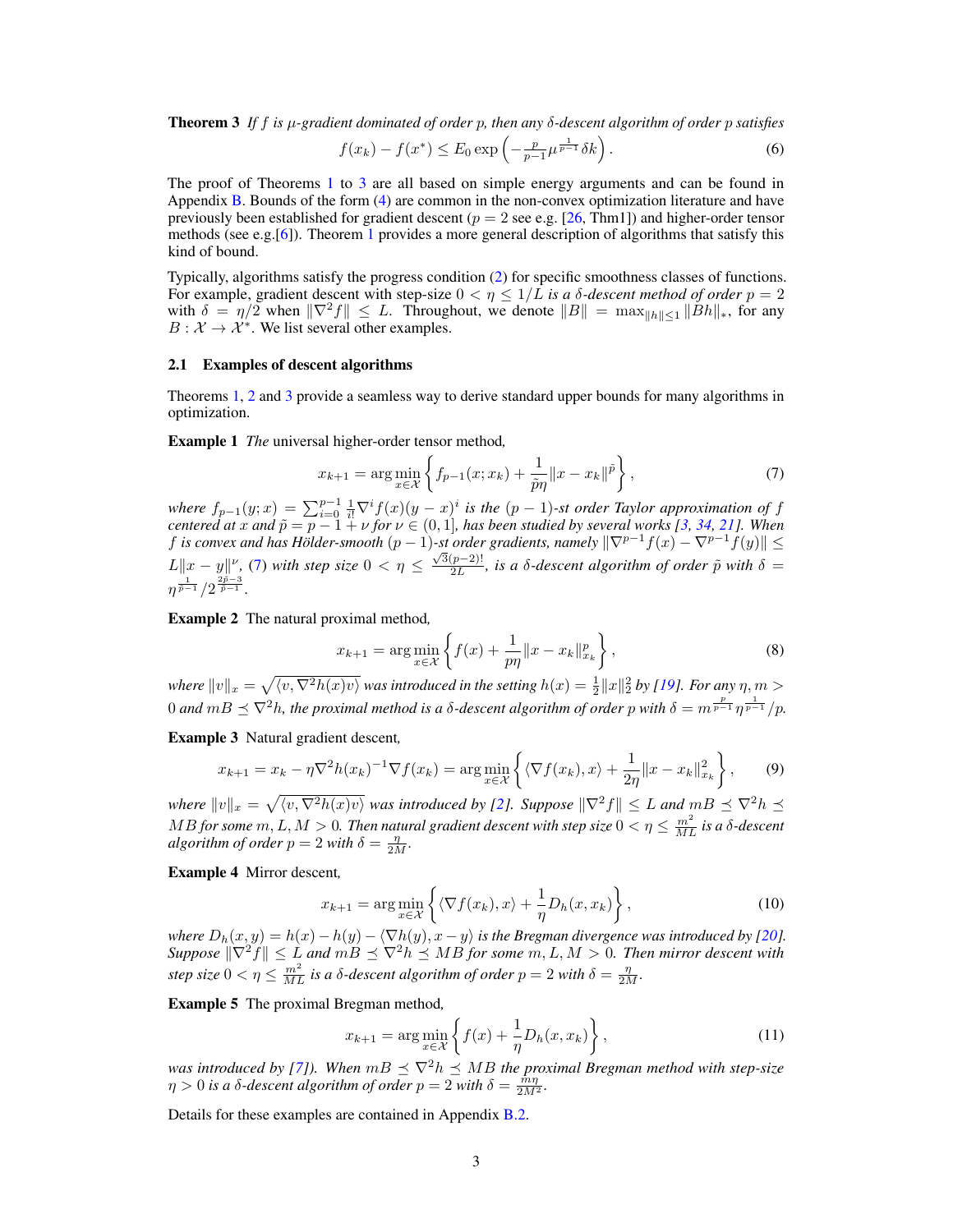#### <span id="page-3-0"></span>2.2 Rescaled gradient descent

We end this section by discussing the function class for which rescaled gradient descent (RGD),

$$
x_{k+1} = x_k - \eta^{\frac{1}{p-1}} \frac{B^{-1} \nabla f(x_k)}{\|\nabla f(x_k)\|_{\ast}^{\frac{p-2}{p-1}}} = \arg \min_{x \in \mathcal{X}} \left\{ \langle \nabla f(x_k), x \rangle + \frac{1}{p\eta} \|x - x_k\|^p \right\},\tag{12}
$$

is a  $\delta$ -descent method of order p.

**Definition 2** *A function* f *is* **strongly smooth** *of order* p for some integer  $p > 1$ , if there exist  $\alpha$  *constants*  $0 < L_1, \ldots, L_p$   $< \infty$  such that for  $m = 1, \ldots, p - 1$  and for all  $x \in \mathbb{R}^d$ .

$$
|\nabla^m f(x)(B^{-1}\nabla f(x))^m| \le L_m \|\nabla f(x)\|_{*}^{m + \frac{p - m}{p - 1}} \tag{13}
$$

*and moreover for*  $m = p$ ,  $f$  *satisfies the condition*  $|\nabla^p f(x)(v)^p| \leq L_p ||v||^p$ ,  $\forall v \in \mathcal{X}$ .

Here,  $\nabla^m f(x)(h)^m = \sum_{i_1,\dots,i_m=1}^d \partial_{x_{i_1}\dots x_{i_m}} f(x) \prod_{j=1}^m h_{i_j}$  where  $\partial_{x_i} f$  is the partial derivative of f with respect to  $x_i$ . We can always take  $L_1 = 1$ . When  $p = 2$ , [\(13\)](#page-0-1) is the usual Lipschitz condition on the gradient of f, but otherwise [\(13\)](#page-0-1) is stronger. In particular, if f is strongly smooth of order  $p$ , then the minimizer  $x^*$  has order at least  $p-1$ , i.e., the higher gradients vanish:  $\nabla^m f(x^*) = 0$  for  $m = 1, \ldots, p - 1$ , whereas this is not implied under mere smoothness. An example of a strongly smooth function of order p is the p-th power of the  $\ell_2$ -norm  $f(x) = ||x||_2^p$  with  $B = I$ , or the  $\ell_p$ -norm  $f(x) = ||x||_p^p$ . We discuss other families of strongly smooth functions in Section [5.](#page-6-0) Finally, it is worth mentioning that for most of our results, the absolute value on the left hand side of [\(13\)](#page-0-1) is unnecessary. We now present the main result regarding the performance of RGD on functions that satisfy [\(13\)](#page-0-1):

<span id="page-3-2"></span>**Theorem 4** *Suppose* f *is strongly smooth of order*  $p > 1$  *with constants*  $0 < L_1, \ldots, L_p < \infty$ *. Then rescaled gradient descent with step-size*

$$
0 < \eta^{\frac{1}{p-1}} \le \min\left\{1, \frac{1}{\left(2\sum_{m=2}^{p} \frac{L_m}{m!}\right)}\right\} \tag{14}
$$

*satisfies the descent condition* [\(2a\)](#page-1-1) *with*  $\delta = \eta^{\frac{1}{p-1}}/2$ .

The proof of Theorem [4](#page-3-2) is in Appendix B.3. A corollary to Theorems [1](#page-1-3)[-4](#page-3-2) is the following theorem.

Theorem 5 *RGD with a step size that satisfies* [\(14\)](#page-0-1) *achieves convergence rate guarantee* [\(4\)](#page-0-1) *when* f *is differentiable and strongly smooth of order p,* [\(5\)](#page-0-1) *when* f *is convex function and strongly smooth of order p, and* [\(6\)](#page-0-1) when f *is*  $\mu$ -uniformly convex and strongly smooth of order p, where  $\delta^{p-1} = \eta/2^{p-1}$ .

Our results show rescaled gradient descent can minimize the canonical  $p$ -strongly smooth and uniformly convex function  $\tilde{f}(x) = \frac{1}{p} ||x||^p$  at an exponential rate; in contrast, gradient descent can only minimize it at a polynomial rate, even in one dimension. We provide the proof of Proposition [6](#page-3-3) in Appendix B.4.

<span id="page-3-3"></span>**Proposition 6** Let  $f: \mathbb{R} \to \mathbb{R}$  be  $f(x) = \frac{1}{p} |x|^p$  for  $p > 2$ , with minimizer  $x^* = 0$  and  $f(x^*) = 0$ . For any step size  $0 < \eta^{\frac{1}{p-1}} < 1$  and initial position  $x_0 \in \mathbb{R}$ , rescaled gradient descent of order p minimizes f at an exponential rate:  $f(x_k) = (1 - \eta^{\frac{1}{p-1}})^{pk} f(x_0)$ . On the other hand, for  $|any \; \eta^{\frac{1}{p-1}} > 0$  and  $|x_0| < (2\eta^{\frac{1}{p-1}})^{-\frac{1}{p-2}}$ , gradient descent minimizes f at a polynomial rate:  $f(x_k) = \Omega((\eta^{\frac{1}{p-1}}k)^{-\frac{p}{p-2}}).$ 

We now demonstrate how all the aforementioned examples of δ-descent methods can be accelerated.

# <span id="page-3-1"></span>3 Accelerating Descent Algorithms

We present two frameworks for accelerating descent algorithms based on the dynamical systems perspective introduced by Wibisono et al. [\[34\]](#page-10-12) and Wilson et al. [\[35\]](#page-10-8) and apply them to RGD. The backbone of both frameworks is the Lyapunov function

$$
E_k = A_k(f(x_k) - f(x^*)) + D_h(x^*, z_k),
$$

and two sequences [\(15\)](#page-0-1) and [\(16\)](#page-0-1). The connection between continuous time dynamical systems and these two sequences and Lyapunov function is described in [\[35\]](#page-10-8). We present a high-level description of both techniques in the main text and leave details of our analysis to Appendix C.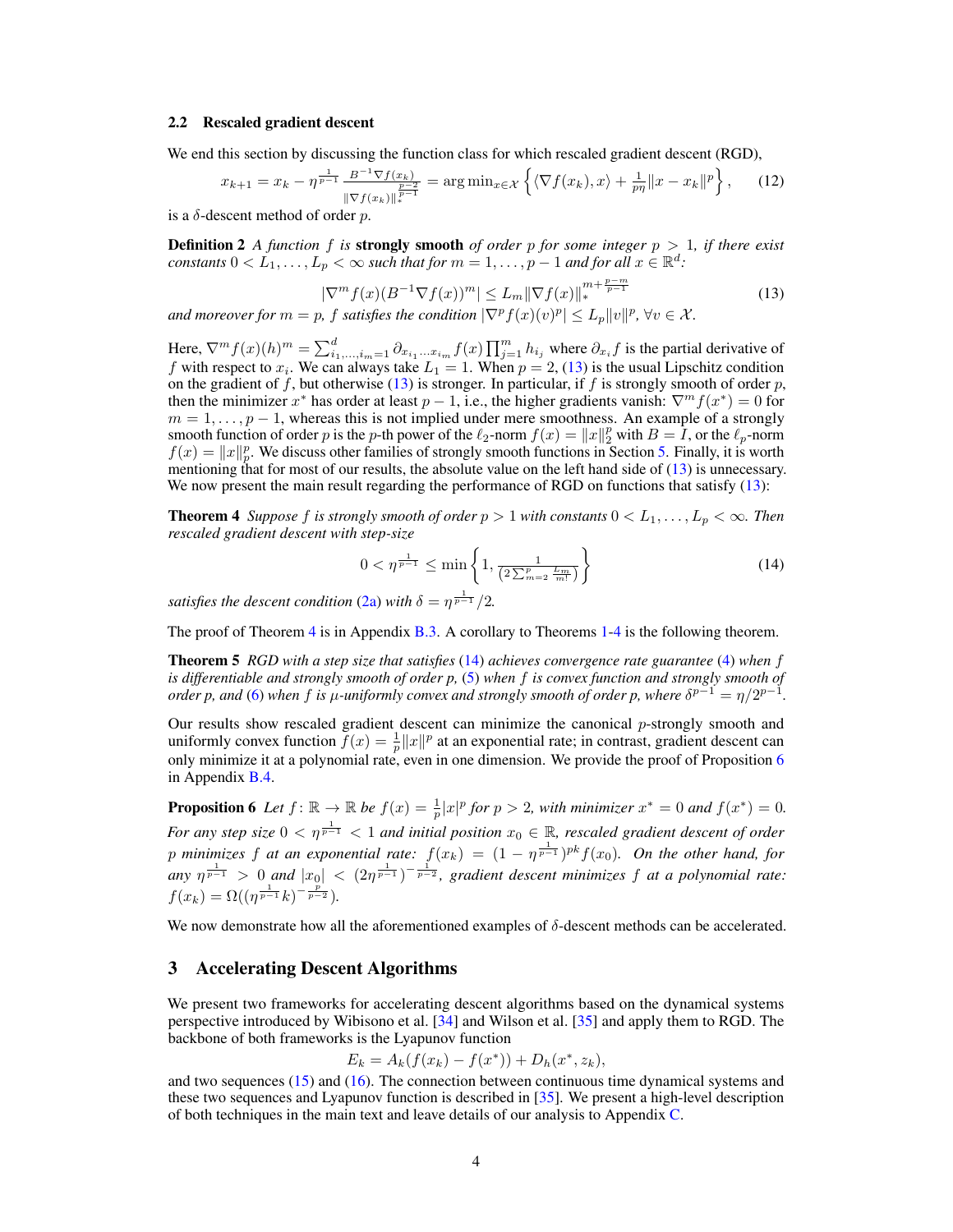#### 3.1 Nesterov acceleration of descent algorithms

In the context of convex optimization, the technique of "acceleration" has its origins in Nesterov [\[22\]](#page-10-0) and refined in Nesterov [\[23\]](#page-10-1). In these works, Nesterov showed how to combine gradient descent with two sequences to obtain an algorithm with an optimal convergence rate. There have been many works since (as well as some frameworks, including  $[15, 1, 14, 35]$  $[15, 1, 14, 35]$  $[15, 1, 14, 35]$  $[15, 1, 14, 35]$  $[15, 1, 14, 35]$  $[15, 1, 14, 35]$  $[15, 1, 14, 35]$ ) describing how to accelerate various other algorithms to obtain methods with superior convergence rates.

Wilson et al. [\[35\]](#page-10-8), for example, show the following two discretizing schemes,

$$
x_k = \delta \tau_k z_k + (1 - \delta \tau_k) y_k \tag{15a}
$$

$$
z_{k+1} = \arg\min_{z \in \mathcal{X}} \left\{ \alpha_k \langle \nabla f(x_k), z \rangle + \frac{1}{\delta} D_h(z, z_k) \right\} \tag{15b}
$$

where  $y_{k+1}$  satisfies the  $\delta^{\frac{p}{p-1}}$ -descent condition  $f(y_{k+1}) - f(x_k) \le -\delta^{\frac{p}{p-1}} \|\nabla f(x_k)\|_{*}^{\frac{p}{p-1}}$ ; and

$$
x_k = \delta \tau_k z_k + (1 - \delta \tau_k) y_k \tag{16a}
$$

$$
z_{k+1} = \arg\min_{z} \left\{ \alpha_k \langle \nabla f(y_{k+1}), z \rangle + \frac{1}{\delta} D_h(z, z_k) \right\},\tag{16b}
$$

where the update for  $y_{k+1}$  satisfies the  $(\delta^{\frac{p}{p-1}}$ -descent) condition  $f(y_{k+1}) - f(x_k) \leq$  $\langle \nabla f(y_{k+1}), y_{k+1} - x_k \rangle \leq -\delta^{\frac{p}{p-1}} \|\nabla f(y_{k+1})\|_{*}^{\frac{p}{p-1}}$ , constitute an "accelerated method". Their results can be summarized in the following theorem.

**Theorem 7** Assume for all  $x, y \in \mathcal{X}$ , the function h satisfies the local uniform convexity condition  $D_h(x,y) \geq \frac{1}{p} ||x-y||^p$ . Then sequences [\(15\)](#page-0-1) and [\(16\)](#page-0-1) with parameter choices  $\alpha_k = (\delta/p)^{p-1} k^{(p-1)}$ *(where*  $k^{(p)} := k(k+1)\cdots(k+p-1)$  *is the rising factorial) and*  $\tau_k = \frac{p}{\delta(p+k)} = \Theta(\frac{p}{\delta k})$  *satisfy,* 

<span id="page-4-1"></span>
$$
f(y_k) - f(x^*) \le \frac{p^p D_h(x^*, z_0)}{(\delta k)^p} = O\left(1/(\delta k)^p\right). \tag{17}
$$

Proof details are contained in Appendix C.1. Wilson et al. [\[35\]](#page-10-8) call these new methods *accelerated descent methods* due to the fact that Theorem [2](#page-1-5) guarantees implementing just the  $y_{k+1}$  sequence (where we set  $x_k = y_k$ ) satisfies  $f(y_k) - f(x^*) \leq O(1/(\tilde{\delta}k)^{p-1})$ , where  $\tilde{\delta}^{p-1} = \delta^p$ . The computational cost of adding sequences  $(15a)$  and  $(15b)$  (or  $(16a)$  and  $(16b)$ ) to the descent method is at most an additional gradient evaluation.

Remark 1 (Restarting for accelerated linear convergence) *If, in addition,* f *is* µ*-gradient dominated of order* p*, then algorithms* [\(15\)](#page-0-1) *and* [\(16\)](#page-0-1) *combined with a scheme for restarting the algorithm has a convergence rate upper bound*  $f(y_k) - f(x^*) = O(\exp(-\mu^{\frac{1}{p}}\delta k))$ . We can consider this *algorithm an accelerated method given the original descent method satisfies*  $f(y_k) - f(x^*) =$  $O(\exp(-\mu^{\frac{1}{p-1}}\tilde{\delta}k))$  under the same condition, where  $\tilde{\delta}^{p-1} = \delta^p$ . See Appendix *C.2* for details.

To summarize, it is sufficient to establish conditions under which an algorithm is a  $\delta$ -descent algorithm of order  $p$  in order to (1) obtain a convergence rate and (2) accelerate the algorithm (in most cases).

#### Accelerated rescaled gradient descent (Nesterov-style) Using [\(15\)](#page-0-1) we accelerate RGD.

<span id="page-4-0"></span>Algorithm 1 Nesterov-style accelerated rescaled gradient descent.

**Require:** f satisfies [\(13\)](#page-0-1) and h satisfies  $D_h(x, y) \ge \frac{1}{p} ||x - y||^p$ 1: Set  $x_0 = z_0$ ,  $A_k = (\delta/p)^p k^{(p)}$ ,  $\alpha_k = \frac{A_{k+1} - A_k}{\delta}$ ,  $\tau_k = \frac{\alpha_k}{A_{k+1}}$ , and  $\delta^{\frac{p}{p-1}} = \eta^{\frac{1}{p-1}}/2$ . 2: for  $k = 1, ..., K$  do 3:  $x_k = \delta \tau_k z_k + (1 - \delta \tau_k) y_k$ 4:  $z_{k+1} = \arg \min_{z \in \mathcal{X}} \left\{ \alpha_k \langle \nabla f(x_k), z \rangle + \frac{1}{\delta} D_h(z, z_k) \right\}$ 5:  $y_{k+1} = x_k - \eta^{\frac{1}{p-1}} B^{-1} \nabla f(x_k) / \| \nabla f(x_k) \|_{\frac{p-2}{p-1}}^{\frac{p-2}{p-1}}$ 6: return  $y_K$ .

We summarize the performance of Algorithm [1](#page-4-0) in the following Corollary to Theorems [4](#page-3-2) and [7:](#page-4-1)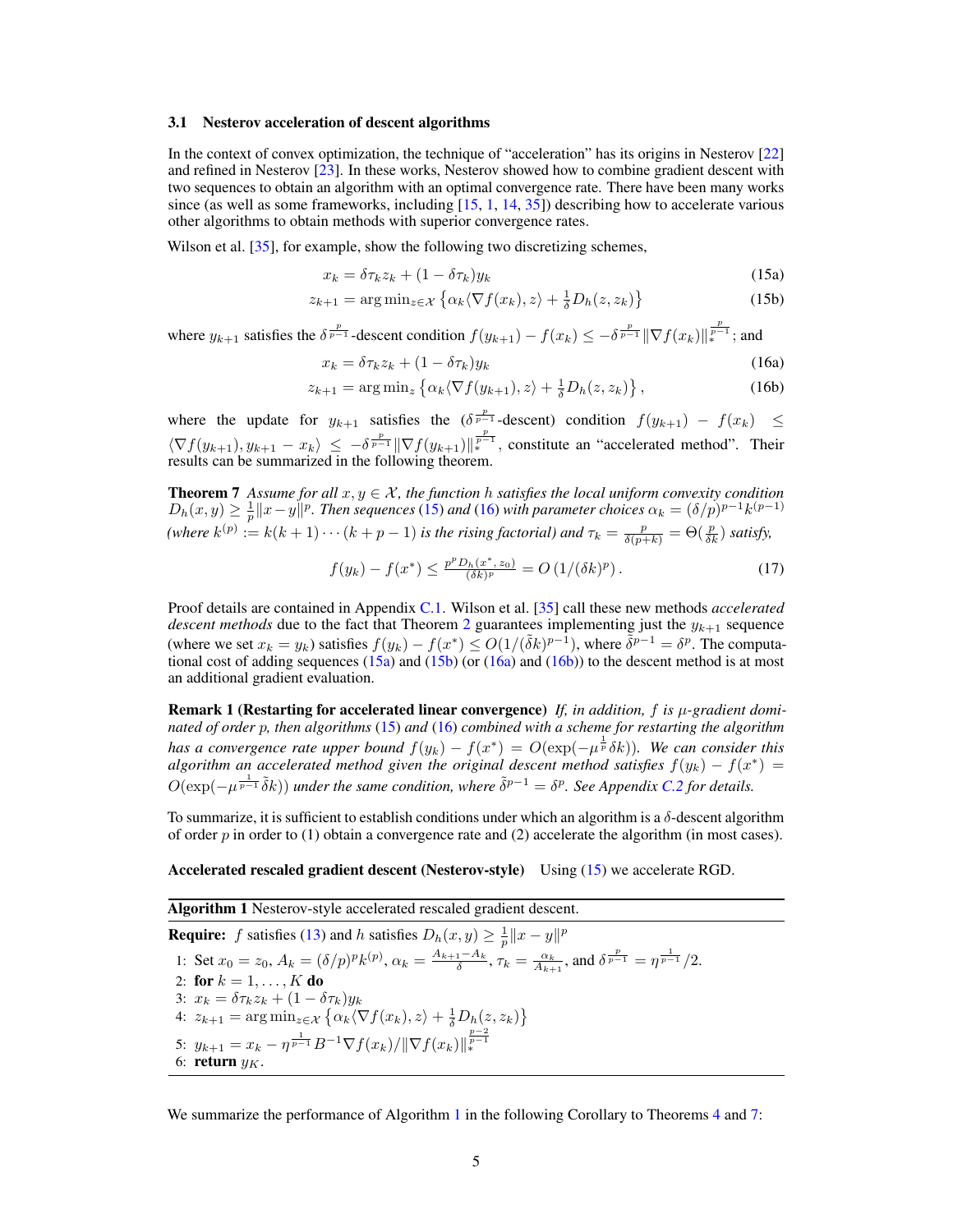**Theorem 8** *Suppose* f *is convex and strongly smooth of order*  $1 < p < \infty$  *with constants*  $0 <$  $L_1, \ldots, L_p < \infty$  $L_1, \ldots, L_p < \infty$  $L_1, \ldots, L_p < \infty$ . Also suppose  $\eta$  satisfies [\(14\)](#page-0-1). Then Algorithm 1 satisfies the convergence rate *upper bound* [\(17\)](#page-0-1)*.*

#### 3.2 Monteiro-Svaiter acceleration of descent algorithms

Recently, Monteiro and Svaiter [\[18\]](#page-9-1) have introduced an alternative framework for accelerating descent methods, which is similar to Nesterov's scheme but includes a line search step. This framework was further generalized by several more recent concurrent works [\[9,](#page-9-14) [12,](#page-9-15) [5\]](#page-9-16) who demonstrate that higher-order tensor method [\(7\)](#page-0-1) with the addition of a line search step obtains a convergence rate upper bound  $f(y_k) - f(x^*) = O(1/k^{\frac{3p-2}{2}})$ . When  $p = 2$ , this rate matches that of the Nesterov-style acceleration framework, but for  $p > 2$  it is better. In this section, we present a novel, generalized version of the Monteiro-Svaiter accleration framework. In particular, *we use a simple Lyapunov analysis to generalize the framework* and show that many other descent methods of order p can be accelerated in it, including the proximal method [\(8\)](#page-0-1), RGD [\(12\)](#page-0-1) and universal tensor methods.

**Theorem 9** *Suppose* h is satisfies the condition  $B \prec \nabla^2 h$ . Consider sequence [\(15\)](#page-0-1) where in addition, *we add a line search step which ensures the inequalities*

<span id="page-5-0"></span>
$$
a \le \frac{\lambda_{k+1}}{\delta^{\frac{3p-2}{2}}} \|y_{k+1} - x_k\|^{p-2} \le b, \quad 0 < a < b \quad and \tag{18a}
$$

$$
||y_{k+1} - x_k + \lambda_{k+1} \nabla f(y_{k+1})|| \le \frac{1}{2} ||y_{k+1} - x_k|| \tag{18b}
$$

*hold for the pair*  $(\lambda_{k+1}, y_{k+1})$ *, where*  $\lambda_{k+1} = \delta^2 \alpha_k^2 / A_{k+1}$ *. Then the composite sequence satisfies:* 

$$
f(y_k) - f(x^*) \le \frac{p^{\frac{3p-2}{2}} D_h(x^*, x_0)^{\frac{p}{2}}}{(\delta k)^{\frac{3p-2}{2}}} = O\left(1/(\delta k)^{\frac{3p-2}{2}}\right). \tag{19}
$$

The proof of Theorem [9](#page-5-0) is in Appendix C.3. All the aforementioned concurrent works have demonstrated that the higher-order gradient method ( $\nu = 1$ ) with the addition line search step satisfies [\(18\)](#page-0-1). We show the same is true of the proximal method  $(8)$ , rescaled gradient descent  $(12)$  and universal higher-order tensor methods. See Appendix C.5 for details. We conjecture that all methods that satisfy conditions [\(18a\)](#page-0-1) and [\(18b\)](#page-0-1) are descent methods of order p with an additional line search step.

Remark 2 (Restarting for improved accelerated linear rate) *If, in addition,* f *is* µ*-gradient dominated of order* p*, then* [\(18\)](#page-0-1) *combined with a scheme for restarting the algorithm satisfies the convergence rate upper bound*  $f(y_k) - f(x^*) = O(\exp(-\mu^{\frac{2}{3p-2}}\delta k))$ . See Appendix C.2 for details.

#### 3.3 Accelerating rescaled gradient descent (Monteiro-Svaiter-style)

Monteiro-Svaiter accelerated rescaled gradient descent is the following algorithm.

<span id="page-5-1"></span>Algorithm 2 Monteiro-Svaiter-style accelerated rescaled gradient descent. **Require:** f is *strongly smooth of order*  $1 < p < \infty$  and h satisfies  $B \preceq \nabla^2 h$ . 1: Set  $x_0 = z_0 = 0$ ,  $A_0 = 0$ ,  $\delta^{\frac{3p-2}{2}} = \eta$ ,  $\eta^{\frac{1}{p-1}} \le \min\{\frac{2}{5p}, 1/(2\sum_{m=2}^p \frac{L_m}{m!})\}$ 2: for  $k = 1, ..., K$  do 3: Choose  $\lambda_{k+1}$  (e.g. by line search) such that  $\frac{3}{4} \le \frac{\lambda_{k+1}||y_{k+1}-x_k||^{p-2}}{\eta} \le \frac{5}{4}$ , where  $y_{k+1} = x_k - \eta^{\frac{1}{p-1}} \frac{\nabla f(x_k)}{1}$  $\|\nabla f(x_k)\|_{*}^{\frac{p-2}{p-1}}$ , and  $\alpha_k = \frac{\lambda_{k+1} + \sqrt{\lambda_{k+1} + 4A_k\lambda_{k+1}}}{2\delta}$  $\frac{2\delta^{k+1+4A_k\lambda_{k+1}}}{2\delta}, A_{k+1} = \delta\alpha_k + A_k, \tau_k = \frac{\alpha_k}{A_{k+1}}$  (so that  $\lambda_{k+1} = \frac{\delta^2\alpha_k^2}{A_{k+1}}$ ) and  $x_k = \delta \tau_k z_k + (1 - \delta \tau_k) y_k.$ 4: Update  $z_{k+1} = \arg \min_{z \in \mathcal{X}} \left\{ \alpha_k \langle \nabla f(y_{k+1}), z \rangle + \frac{1}{\delta} D_h(z, z_k) \right\}$ 5: return  $y_K$ .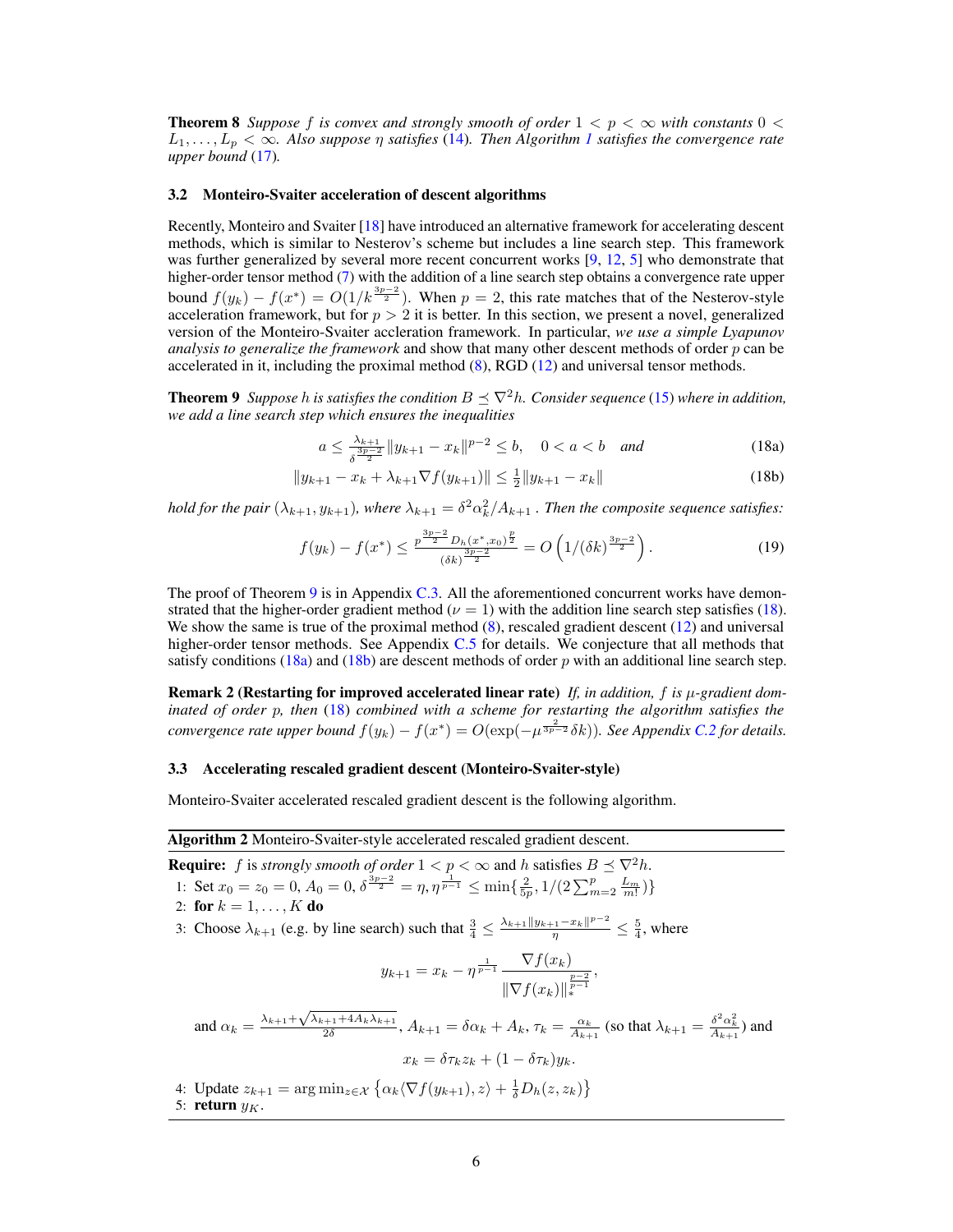We summarize results on performance of Algorithm [2](#page-5-1) in the following corollary to Theorem [9:](#page-5-0)

**Theorem 10** Assume f is convex and strongly smooth of order  $1 < p < \infty$  with constants  $0 <$  $L_1, \ldots, L_p < \infty$ . Then Algorithm [2](#page-5-1) satisfies the convergence rate upper bound [\(19\)](#page-0-1).

# 4 Related Work

Our acceleration framework is similar in spirit to a number of acceleration frameworks in the literature (e.g., Allen Zhu and Orecchia [\[1\]](#page-8-2), Lessard et al. [\[14\]](#page-9-13), Lin et al. [\[15\]](#page-9-12), Diakonikolas and Orecchia [\[8\]](#page-9-4)) but applies more generally to descent methods of order  $p > 2$ . In particular, the present framework builds off of the framework proposed by Wilson et al. [\[35\]](#page-10-8), but it (1) makes the connection to descent methods more explicit and (2) incorporates a generalization and Lyapunov analysis of the Monteiro-Svaiter acceleration framework. These manifold generalizations crucially allow us to propose RGD and accelerated RGD, which has superior theoretical and empirical performance to several existing methods on strongly smooth functions.

### <span id="page-6-0"></span>5 Examples and Numerical Experiments

We compare our result to several recent works that have shown that for some function classes, more intuitive first-order algorithms outperform gradient descent. In particular, both Zhang et al. [\[36\]](#page-10-13) and Maddison et al. [\[17\]](#page-9-5) obtain first-order algorithms by applying integration techniques to second-order ODEs. When the objective function is sufficiently smooth, both show their algorithm outperforms (accelerated) gradient descent. We show that Algorithms [1](#page-4-0) and [2](#page-5-1) achieves fast performance in theory and in practice on similar objectives.

Runge-Kutta Zhang et al. [\[36\]](#page-10-13) show that if one applies an s-th order Runge-Kutta integrator to a family of second-order dynamics, then the resulting algorithm<sup>[1](#page-6-1)</sup> achieves a convergence rate  $f(x_k) - f(x^*) = O(1/k^{\frac{ps}{s-1}})^2$  $f(x_k) - f(x^*) = O(1/k^{\frac{ps}{s-1}})^2$  provided the function meet the following two conditions: (1) f satisfies the *gradient lower bound* of order  $p \ge 2$ , which means for all  $m = 1, \ldots, p - 1$ ,

$$
f(x) - f(x^*) \ge \frac{1}{C_m} \|\nabla^m f(x)\|^{\frac{p}{p-m}} \quad \forall x \in \mathbb{R}^n \tag{21}
$$

for some constants  $0 < C_1, \ldots, C_{p-1} < \infty$ ; and (2) for  $s \ge p$  and  $M > 0$ , f is  $(s + 2)$ -times differentiable and  $\|\nabla^{(i)}f(x)\| \leq M$  for  $i = p, p + 1, \ldots, s + 2$ . One can show that if f is strongly smooth of order  $p$ , then f satisfies the gradient lower bound of order  $p$ . The details of this result is in  $D$ . While are unable to prove that condition  $(21)$  is equivalent to strong smoothness, we have yet to find an example of a function that satisfies  $(21)$  and is not strongly smooth.

Hamiltonian Descent Maddison et al. [\[17\]](#page-9-5) show explicit integration techniques applied to conformal Hamiltonian dynamics converge at a fast linear rate for a function class larger than gradient descent. The method entails finding a kinetic energy map that upper bounds the dual of the function. All examples for which we can compute such a map given by [\[17\]](#page-9-5) are uniformly convex and gradient dominated functions; therefore, simply rescaling the gradient for these examples ensures a linear rate.

### 5.1 Examples

<span id="page-6-4"></span>We provide several examples of strongly smooth functions in machine learning (see Appendix D.2) for details).

**Example 6** *The*  $\ell_p$  *loss function* 

$$
f(x) = \frac{1}{p} \|Ax - b\|_p^p,
$$
\n(22)

<span id="page-6-3"></span>*shown by Zhang et al. [\[36\]](#page-10-13) to satisfy* [\(21\)](#page-0-1) *of order* p*, is strongly smooth of order* p*.*

<span id="page-6-1"></span>which requires at least  $s$  gradient evaluations per iteration

<span id="page-6-2"></span><sup>&</sup>lt;sup>2</sup>this matches the rate of Algorithm [1](#page-4-0) in the limit  $s \to \infty$ , where s is the order of the integrator.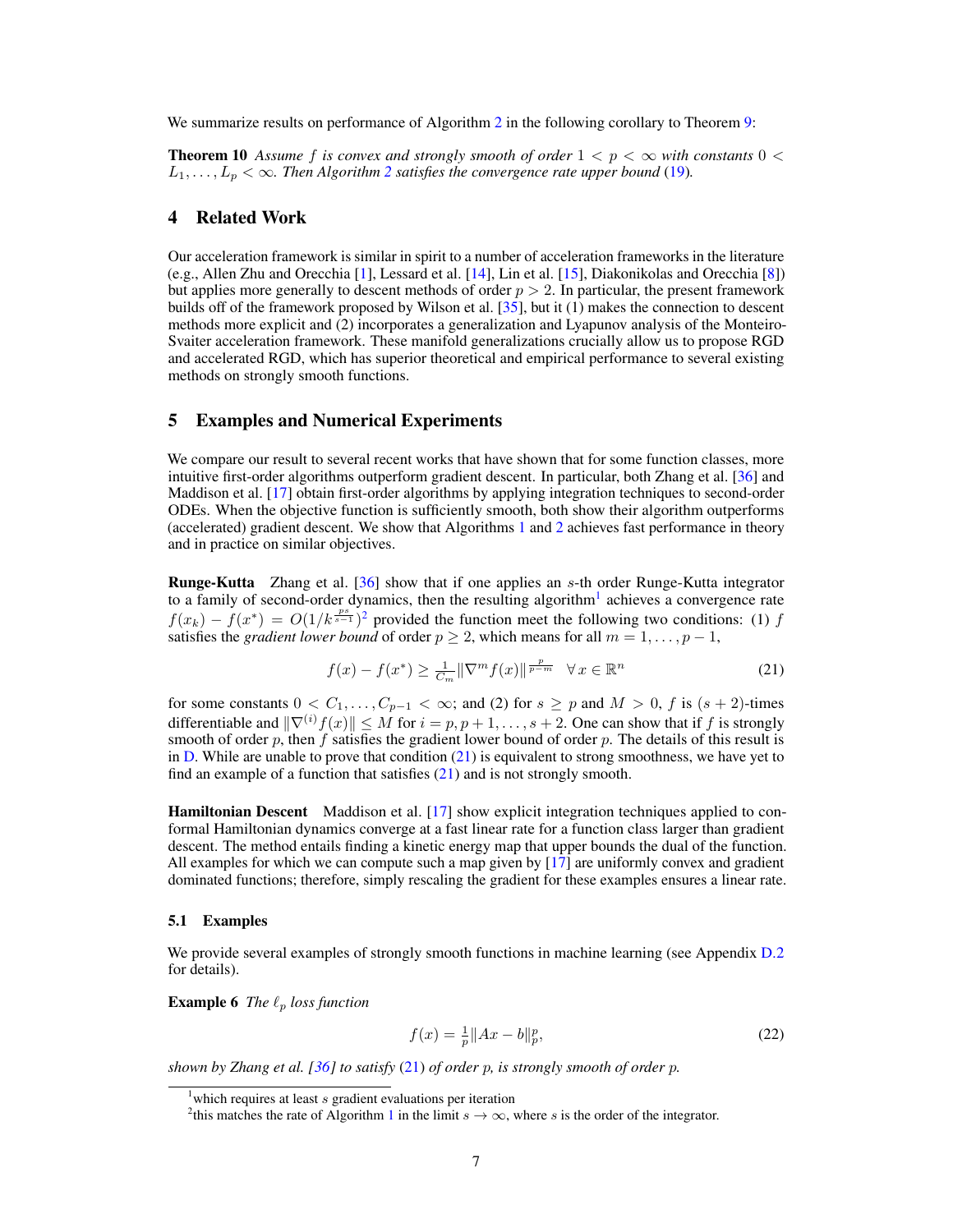<span id="page-7-0"></span>

(e) Example [10:](#page-8-3) Hamiltonian function

Figure 1: Experimental results comparing RGD and accelerated RGD (ARGD) to gradient descent (GD), Nesterov accelerated GD (NAG) and Runge-Kutta (DD). The plots for Runge-Kutta use an  $s = 2$  integrator which requires two gradient evaluations per iteration. Where relevant, we plot both iterations (Figs. [1a](#page-7-0) and [1b\)](#page-7-0) and gradient evaluations (Figs. [1c](#page-7-0) and [1d\)](#page-7-0).

Example 7 *The logistic loss*

$$
f(x) = \log(1 + e^{-yw^{\top}x}),
$$
\n(23)

*shown by Zhang et al.* [\[36\]](#page-10-13) *to satisfy* [\(21\)](#page-0-1) *of order*  $p = \infty$ *, is strongly smooth of order*  $p = \infty$ *.* 

Example 8 *The GLM loss,*

 $f(x) = \frac{1}{2}(y - \phi(x^\top w))^2$  *for*  $\phi(r) = 1/(1 + e^{-r}), \quad y \in \{0, 1\}, \quad and \quad w \in \mathbb{R}^d$  $(24)$ *studied by Hazan et al.* [\[11\]](#page-9-0) *is strongly smooth of order*  $p = 3$ *.* 

**Example 9** *The*  $\ell_2$  *loss to the p-th power* 

$$
f(x) = \frac{1}{p} \|Ax - b\|_2^p,
$$
\n(25)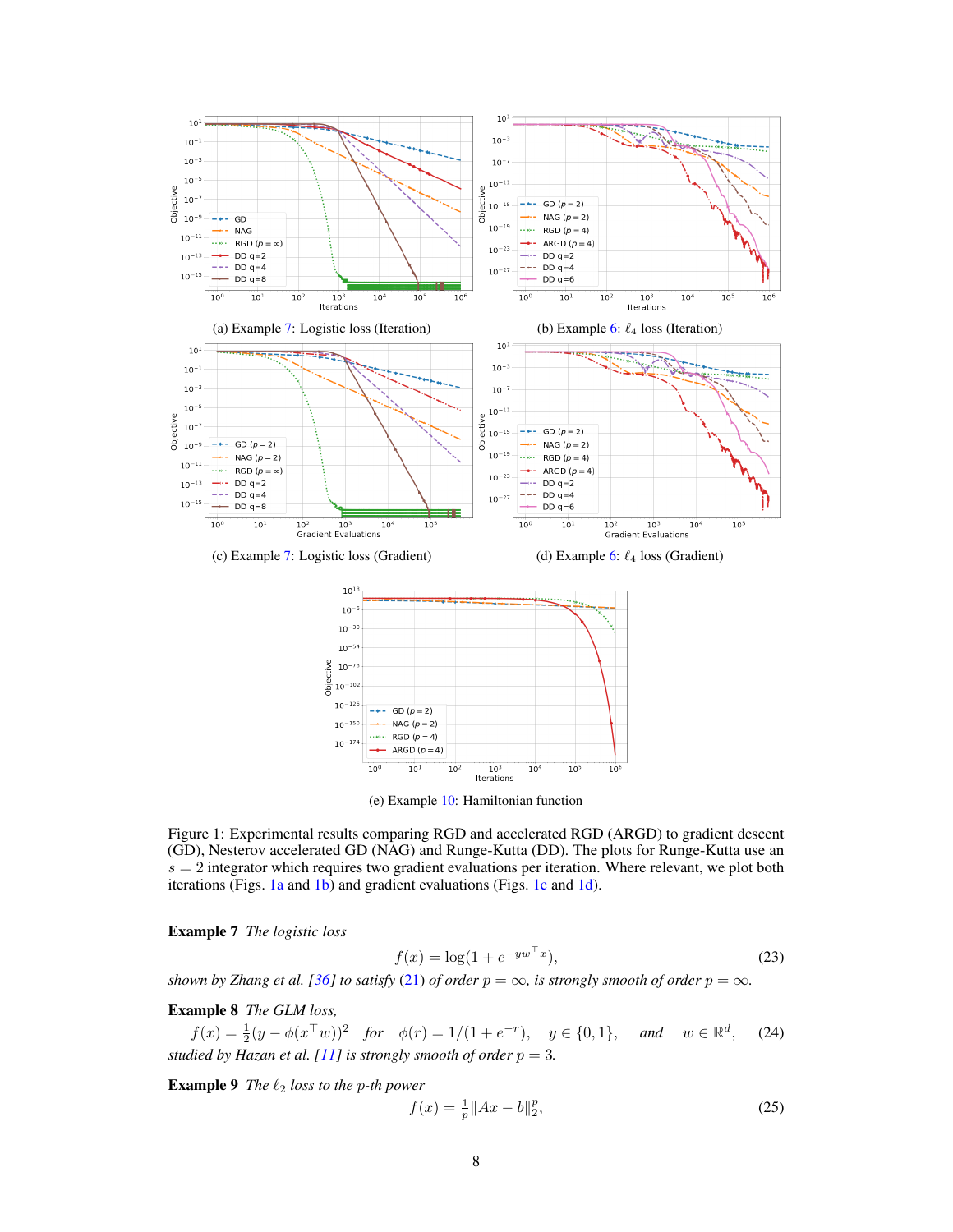*for which Hamiltonian descent [\[17\]](#page-9-5) obtains a linear rate, is strongly smooth and gradient dominated of order* p*.*

<span id="page-8-3"></span>Example 10 *The loss function,*

$$
f(x) = (x^{(1)} + x^{(2)})^4 + \frac{1}{16}(x^{(1)} - x^{(2)})^4,
$$
\n(26)

*for which Hamiltonian descent [\[17\]](#page-9-5) obtains a linear rate, is strongly smooth and gradient dominated of order*  $p = 4$ *.* 

#### 5.2 Experiments

In this section, we perform a series of numerical experiments to compare the performance of ARGD (Algorithm [1\)](#page-4-0) with gradient descent (GD), Nesterov accelerated GD (NAG), and the state-of-the-art Runge-Kutta algorithms of Zhang et al. [\[36\]](#page-10-13) (DD) on the logistic loss  $f(x) = \sum_{i=1}^{10} \log(1 + e^{-w_i^\top xy_i}),$ the  $\ell_4$  loss  $f(x) = \frac{1}{4} ||Ax - b||_4^4$ , and the Hamiltonian descent loss (Example [10\)](#page-8-3). For the logistic and  $\ell_4$  losses, we use the same code, plots, and experimental methodology of Zhang et al. [\[36\]](#page-10-13) (including data and step-size choice), adding to it (A)RGD. Specifically, for Fig. [1a-](#page-7-0)Fig. [1d,](#page-7-0) the entries of  $W \in \mathbb{R}^{10 \times 10}$  and  $A \in \mathbb{R}^{10 \times 10}$  are i.i.d. standard Gaussian, and the first five entries of y (and b) are valued 0 while the rest are 1. Fig. [1e](#page-7-0) shows the performance of A(RGD), GD, and NAG on the Hamiltonian objective studied by [\[17\]](#page-9-5); for Fig. [1e,](#page-7-0) the largest step-size was chosen subject to the algorithm not diverging. For each experiment, a simple implementation of (A)RGD significantly outperforms the Runge-Kutta algorithm (DD), GD and NAG. The code for these experiments can be found here: <https://github.com/aswilson07/ARGD.git>.

# <span id="page-8-0"></span>6 Additional Results and Discussion

This paper establishes broad conditions under which an algorithm will converge and its performance can be accelerated by adding momentum. We use these conditions to introduce (accelerated) rescaled gradient descent for strongly smooth functions, and showed it outperforms several recent first-order methods that have been introduced for optimizing smooth functions in machine learning.

There are (at least) two simple extensions of our framework. First, an analogous framework can be established for (accelerated)  $\delta$ -coordinate descent methods of order p. As an application, we introduce (accelerated) rescaled coordinate descent for functions that are strongly smooth along each coordinate direction of the gradient. We provide details in Appendix E.1. Second, with our generalization of the Monteiro-Svaiter framework, we derive optimal univeral tensor methods for functions whose  $(p - 1)$ -st gradients are v-Hölder-smooth which achieve the upper bound  $f(y_k) - f(x^*) = O(1/k^{\frac{3\bar{p}-2}{2}})$  where  $\tilde{p} = p - 1 + \nu$ . The matching lower bound for this class of functions was recently established by [\[10\]](#page-9-17). We present this result in Appendix E.3.

There are several possible directions for future work. We know that certain simple operations preserve convexity (e.g., addition), but what operations preserve strong smoothness? Understanding this could allow us to construct more complex examples of strongly smooth functions. Our results reveal an interesting hierarchy of smoothness assumptions which lead to methods that converge quickly; exploring this more is of significant interest. Finally, extending our analysis to the stochastic or manifold setting, studying the use of variance reduction techniques, and introducing other  $\delta$ -decent algorithms of order  $p$  are all interesting directions for future work.

#### Acknowledgments

We would like to thank Jingzhao Zhang for providing us access to his code.

## References

- <span id="page-8-2"></span>[1] Zeyuan Allen Zhu and Lorenzo Orecchia. Linear coupling: An ultimate unification of gradient and mirror descent. In *8th Innovations in Theoretical Computer Science Conference, ITCS 2017, January 9-11, 2017, Berkeley, CA, USA*, pages 3:1–3:22, 2017.
- <span id="page-8-1"></span>[2] Shun-Ichi Amari. Natural gradient works efficiently in learning. *Neural Computation*, pages 251–276, 1998.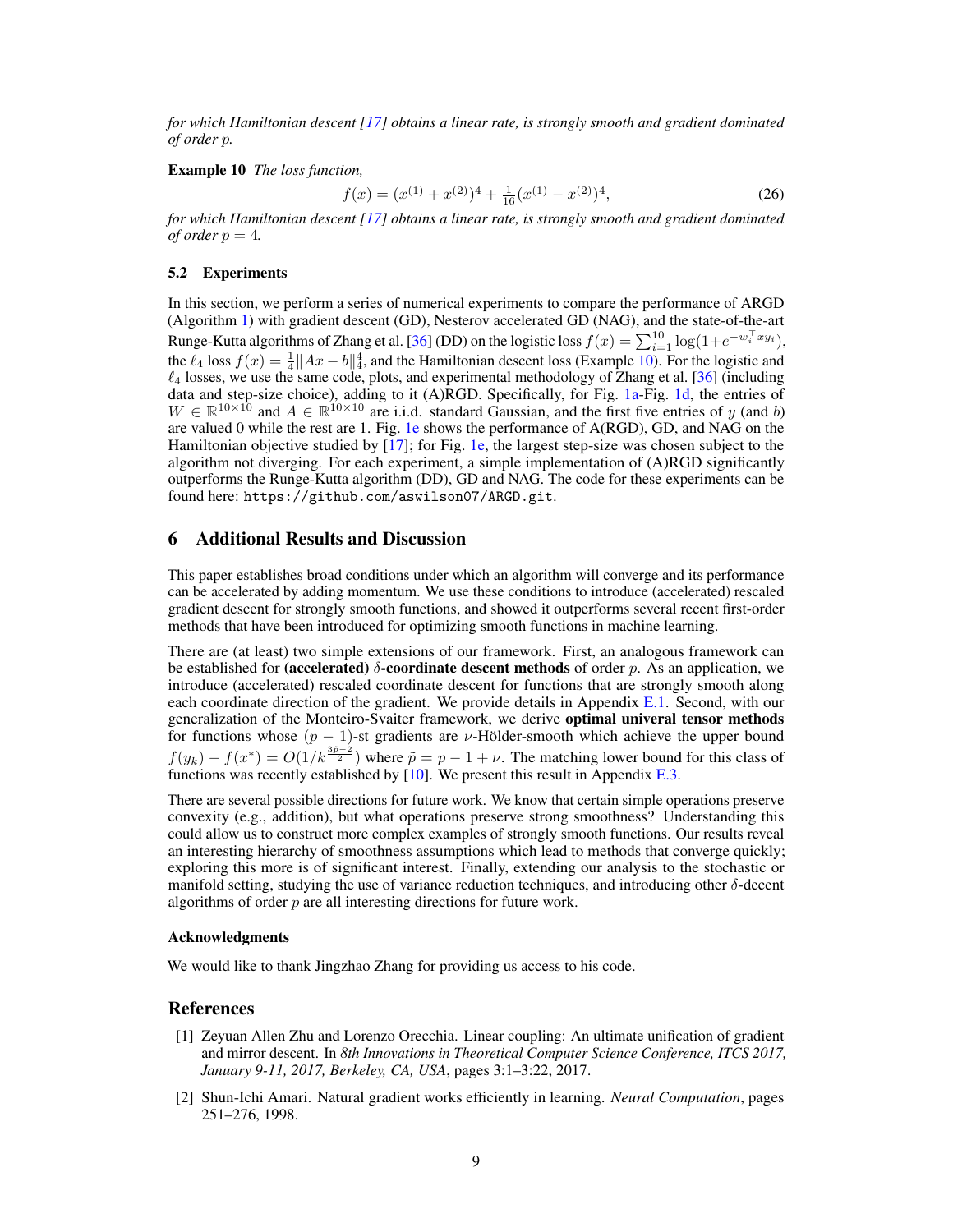- <span id="page-9-8"></span>[3] Michel Baes. Estimate sequence methods: Extensions and approximations, August 2009.
- <span id="page-9-3"></span>[4] Michael Betancourt, Michael Jordan, and Ashia Wilson. On symplectic optimization. Arxiv preprint arXiv1802.03653, 2018.
- <span id="page-9-16"></span>[5] Sébastien Bubeck, Qijia Jiang, Yin Tat Lee, Yuanzhi Li, and Aaron Sidford. Near-optimal method for highly smooth convex optimization. In *Proceedings of the Thirty-Second Conference on Learning Theory*, volume 99 of *Proceedings of Machine Learning Research*, pages 492–507, Phoenix, USA, 25–28 Jun . PMLR.
- <span id="page-9-7"></span>[6] Yair Carmon, John C Duchi, Oliver Hinder, and Aaron Sidford. Lower bounds for finding stationary points ii: First-order methods. Arxiv preprint arXiv:1711.0084, 2017.
- <span id="page-9-11"></span>[7] Gong Chen and Marc Teboulle. Convergence analysis of a proximal-like minimization algorithm using Bregman functions. *SIAM Journal of Optimization*, 3(3):538–543, 1993.
- <span id="page-9-4"></span>[8] Jelena Diakonikolas and Lorenzo Orecchia. Accelerated extra-gradient descent: A novel accelerated first-order method. In *9th Innovations in Theoretical Computer Science Conference, ITCS 2018, January 11-14, 2018, Cambridge, MA, USA*, pages 23:1–23:19, 2018.
- <span id="page-9-14"></span>[9] Alexander Gasnikov, Pavel Dvurechensky, Eduard Gorbunov, Evgeniya Vorontsova, Daniil Selikhanovych, and César A. Uribe. Optimal tensor methods in smooth convex and uniformly convex optimization. In *Proceedings of the Thirty-Second Conference on Learning Theory*, pages 1374–1391, Phoenix, USA, 25–28 Jun 2019. PMLR.
- <span id="page-9-17"></span>[10] G.N Grapiglia and Yu. Nesterov. Tensor methods for minimizing functions with hölder continuous higher-order derivatives. Arxiv preprint arXiv1904.12559, April 2019.
- <span id="page-9-0"></span>[11] Elad Hazan, Kfir Y. Levy, and Shai Shalev-Shwartz. Beyond convexity: Stochastic quasi-convex optimization. In *Advances in Neural Information Processing Systems 28: Annual Conference on Neural Information Processing Systems 2015, December 7-12, 2015, Montreal, Quebec, Canada*, pages 1594–1602, 2015.
- <span id="page-9-15"></span>[12] B. Jiang, H. Wang, and S. Zhang. An optimal high-order tensor method for convex optimization. *Arxiv preprint arXiv:1812.06557*, 2018.
- <span id="page-9-2"></span>[13] Walid Krichene, Alexandre Bayen, and Peter L Bartlett. Accelerated mirror descent in continuous and discrete time. In C. Cortes, N. D. Lawrence, D. D. Lee, M. Sugiyama, and R. Garnett, editors, *Advances in Neural Information Processing Systems 28*, pages 2845–2853. Curran Associates, Inc., 2015.
- <span id="page-9-13"></span>[14] Laurent Lessard, Benjamin Recht, and Andrew Packard. Analysis and design of optimization algorithms via integral quadratic constraints. *SIAM Journal on Optimization*, 26(1):57–95, 2016.
- <span id="page-9-12"></span>[15] Hongzhou Lin, Julien Mairal, and Zaïd Harchaoui. Catalyst acceleration for first-order convex optimization: from theory to practice. *Journal of Machine Learning Research*, 18:212:1–212:54, 2017.
- <span id="page-9-6"></span>[16] S. Łojasiewicz. A topological property of real analytic subsets (in french). In *Coll. du CNRS,* Les équations aux dérivees partielles, pages 87– 89, 1963.
- <span id="page-9-5"></span>[17] Chris J. Maddison, Daniel Paulin, Yee Whye Teh, Brendan O'Donoghue, and Arnaud Doucet. Hamiltonian descent methods. Arxiv preprint arXiv1809.05042, 2018.
- <span id="page-9-1"></span>[18] Renato D. C. Monteiro and Benar Fux Svaiter. An accelerated hybrid proximal extragradient method for convex optimization and its implications to second-order methods. *SIAM Journal on Optimization*, 23(2):1092–1125, 2013.
- <span id="page-9-9"></span>[19] Jean Jacques Moreau. Proximité et dualité dans un espace Hilbertien. *Bulletin de la Société Mathématique de France*, 93:273–299, 1965.
- <span id="page-9-10"></span>[20] Arkadi Nemirovskii and David Yudin. *Problem Complexity and Method Efficiency in Optimization*. John Wiley & Sons, 1983.